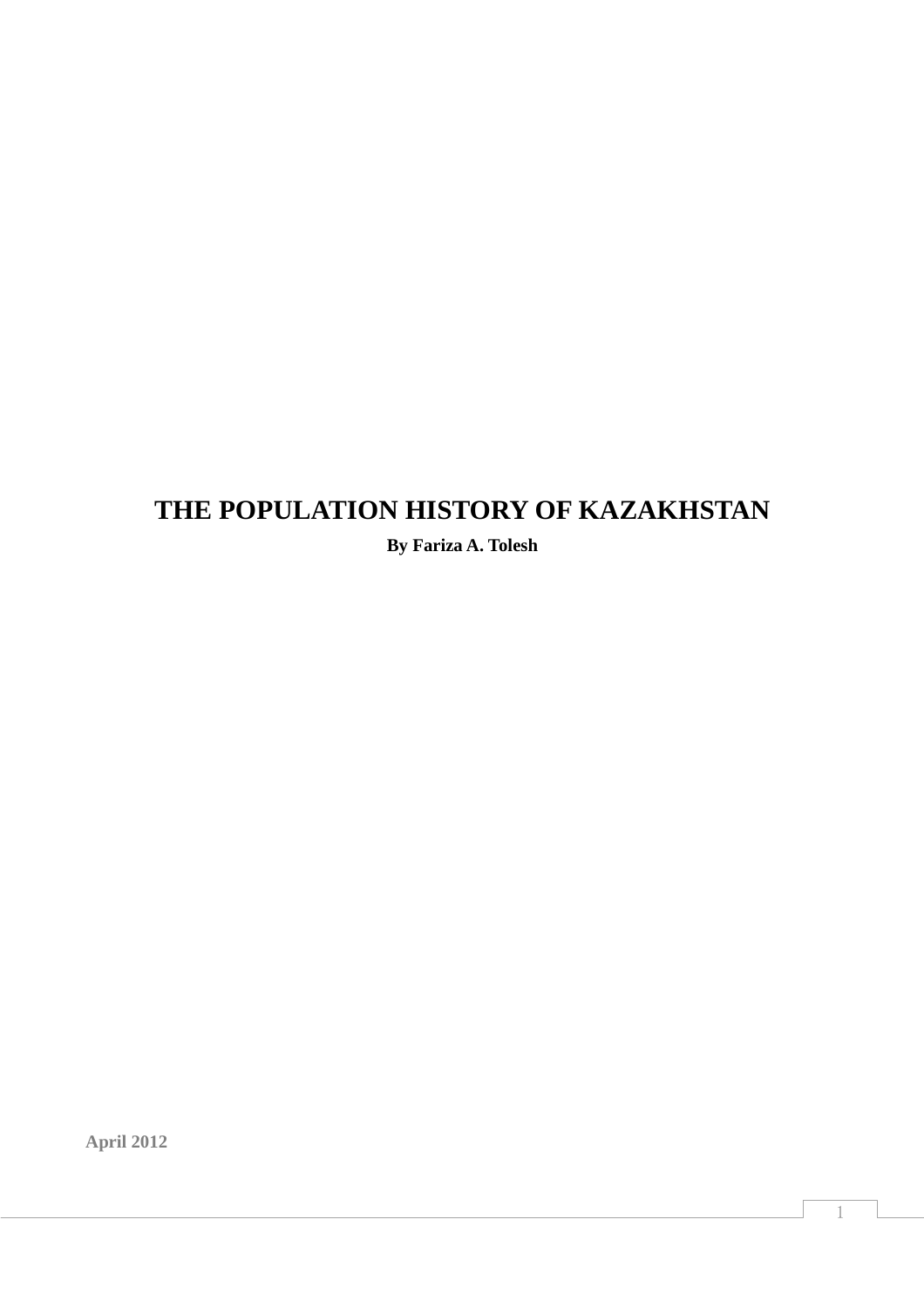### **Introduction**

Kazakhstan is the second largest country after Russia among the CIS countries, has a territory of over 2,7 million square kilometers  $(9<sup>th</sup>$  place in the world). It borders Russia to the north and west, the Central Asian republics of Uzbekistan, Kyrgyzstan, and Turkmenistan to the south, and China to the east. The fact of having such a vast territory gives basis for developing a heterogeneous socio– economic and demographic situation in the country such as uneven distribution of population, water, soil suitable for agriculture, natural resources and so on.

Kazakhstan is divided into 5 economical regions, 14 administrative regions (oblasts) and 2 municipal cities (see Map 1) which are further broken down into 175 smaller administrative areas called raions. The country has a population of 16.5 million (KSA, 2011). With 6 persons per square kilometer, Kazakhstan has one of the lowest population densities in the world. The population is comprised of more than 100 nationalities and ethnic groups. Sixty-three per cent of the population is Kazakh, twenty five percent Russian, other significant subpopulations are Germans, Ukrainians, Uzbeks, Tatars, Uigurs, and Koreans.



#### *Map 1 – Regions of Kazakhstan*

#### **Data issues**

The history of the Kazakhstani population is not easy to explain for reasons mainly related to a lack of comprehensive and accurate historical data of population. This is primarily due to rich and tumultuous history of the county, marked by wars, famines, revolutions, repression, etc., which affect the dynamics of population, and the massive yet ill-documented ethnic migration within the region.

In general, apart from partially covering indirect data of old Chinese and Orkhon Mongolian records there is almost no population data for early historical periods of the Kazakh Khanate due to the largely nomadic lifestyle of the indigenous population and absence of registration tradition. Some fragmentary statistical data start to be available from the late 19th century however it is still impossible to generate a comprehensive time series for the whole period.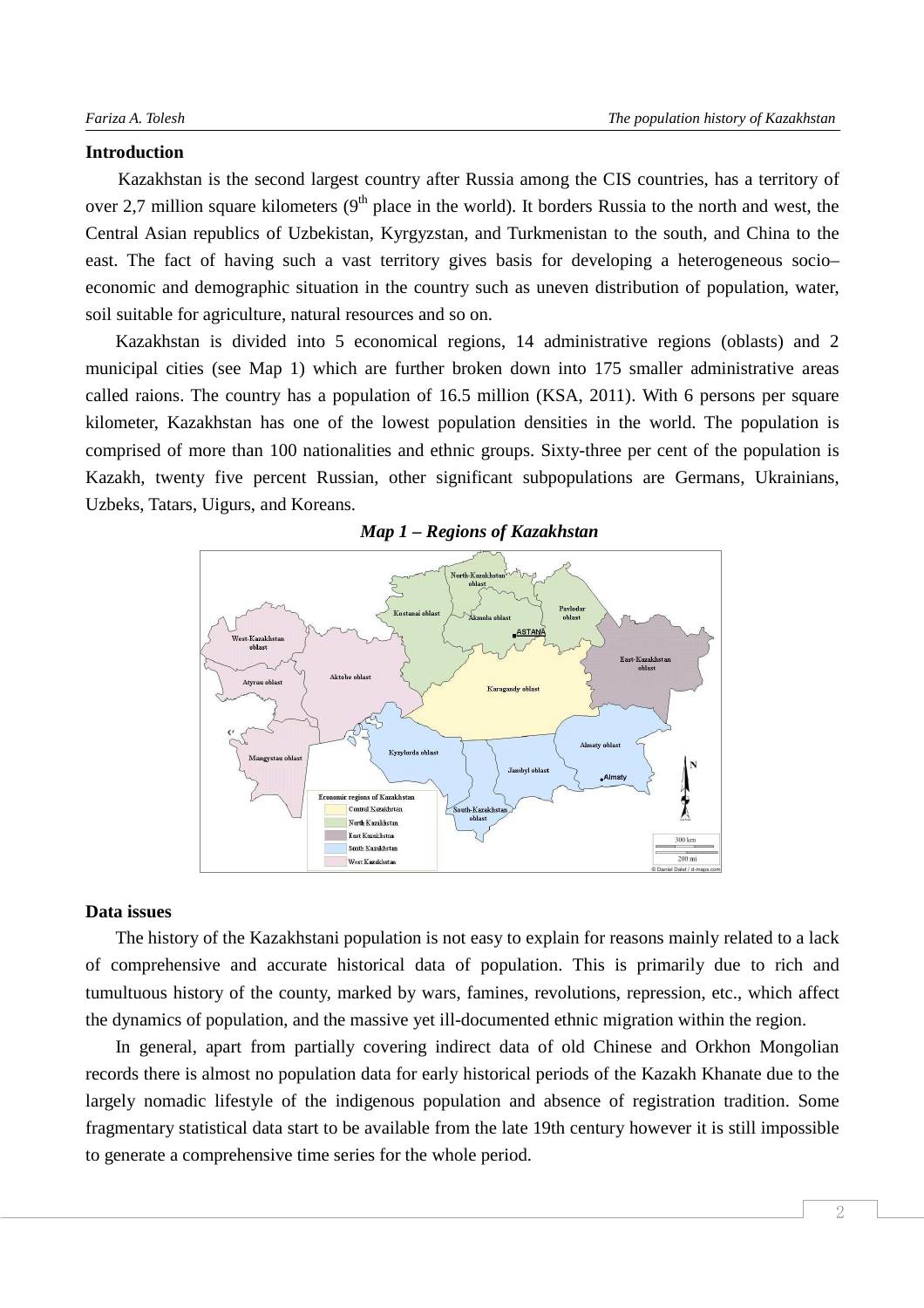For 1897-1913 period there are more data available from the Census (1897) and other official materials. Although this period has the best statistical base for the pre-Soviet period, some problems still remain e.g. according to extant sources, the figures did not account very well for the natural growth of the population in the region. There was no equivalent of church registrars of births and deaths for local people in the area. Even for the 1909 and 1910 population surveys, the best source for the period, "Asiatic Russia," emphasized, "for the Muslim population of Turkestan, there are no satisfactory statistics of births and deaths, and there are no registration documents (metric notes) for them." (Asiatskaya Rossia T1, 1914).

The next several decades are even more difficult to study. The systems of data collection and statistical publications were partially or fully destroyed beginning in 1914. The latter-day researcher is faced with the challenge of generating more accurate population estimates for the period covering World War I, the February and October Revolutions, and the subsequent civil war. In particular, the annual data for both the indigenous populations and the increasing numbers of unregistered migrants who entered Central Asia during these volatile years is very poor. Due to the absence of vital statistics for the period in the area under consideration, even a relatively comprehensive 1926 Census could not fully fill this gap (Andreev et al., 1998).

In short, there does not exist complete and accurate statistical data base covering entire Kazakhstan till the beginning of the  $20<sup>th</sup>$  century. Another serious issue to be taken into account is the fact of multiple changes in state and administrative boundaries, which resulted in incompatibility of data for the Russian and Soviet period statistics. Also most of the soviet time data were often affected by the plans and requirements of the Soviet government resulting in distortions of Census and other statistical data and unfortunately, despite Independence it seems that it is not very easy to get rid of of that hereditary habit yet.

In general the population history of the region can roughly be divided into the following three periods: Before Russian Rule, During the Soviet Period and Since Independence.

#### **Before Russian Rule**

Humans have inhabited present-day Kazakhstan since the earliest Stone Age, generally pursuing the nomadic pastoralism for which the region's climate and terrain are best suited. The indigenous Kazakhs were Turkic people who belonged to several divisions of Kazakh hordes. Kazakhs grouped together in settlements and lived in dome-shaped tents made of felt called *yurts.* Such grouped tribes migrated seasonally to find pastures for their herds of sheep, horses, and goats. Between 500 BC and 500 AD, Kazakhstan was home to the early nomadic warrior cultures. Starting from the 4th century, until the beginning of the 13th century the territory of Kazakhstan was a place of residence of the Western Turkic tribes such as Oguz, Karakhanids and Kipchaks who created states which consistently fell and appeared, each existing some several hundreds of years following each other until the Mongol invasion. The Mongol tribes led by Chingis Khan invaded the area between 1219 and 1224 and the country became part of his great empire. After the Mongol invasion the area was divided into Uluses -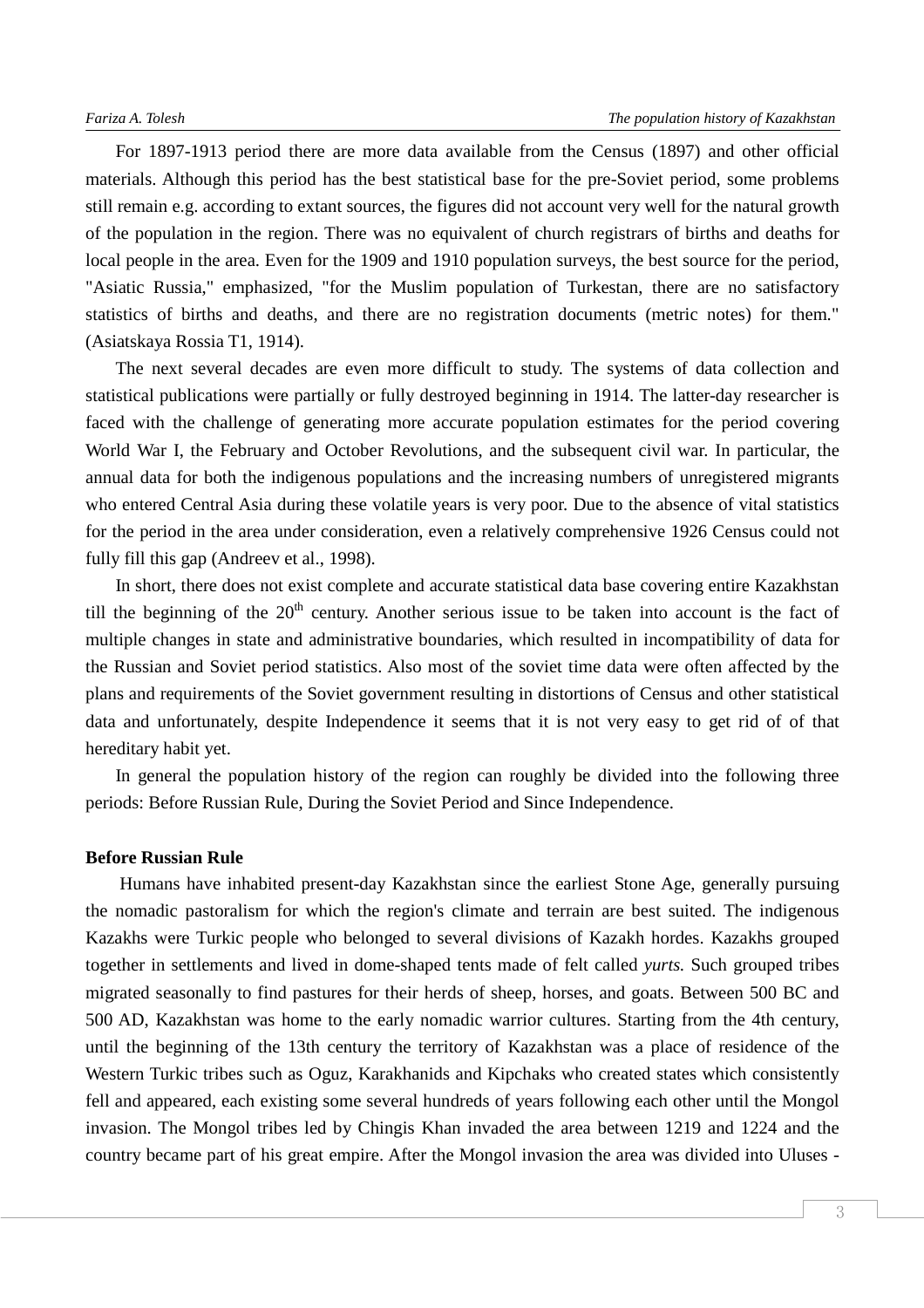possessions of the Mongol Khans Juchi and Chagatai, two elder sons of Chingis Khan. Later uluses were subdivided and reorganised into the White Horde, Mongolistan and, finally, the Kazakh Khanate.

Emir Timur was the next emperor to possess parts of the country. Although the center of his empire was in cities like Samarqand and Buhara, his power reached well into the area that is now known as Kazakhstan and one of his most famous buildings the Mausoleum of Hodja Ahmed Yasavi can still be visited in the city Turkestan located in southern Kazakhstan. The Uzbeks (named after their leader Özbeg in the 14<sup>th</sup> century) ruled in the northern part of Kazakhstan and after Timur's death slowly moved to the south to the former empire of Timur. In 1465 after an internal dispute Kazakhs, mainly represented by Kypchak tribes separated from Uzbek khanate under the leadership of Janybek and Kerei who then became Khans of the Kazakh Khanate which was founded on the banks of Jetisu (literally means seven rivers) in the south eastern part of the present Republic of Kazakhstan. There are no clear sources, however, according to the doctor of history R. Bariev at least one third of all the tribes of the Uzbek Khanate followed Janibek and Kerei.

One of the most prominent Khans of the Kazakh Khanate is Kasym Khan who came to the power in 1511. With Kasym Khan the Kazakh Khanate greatly expanded its territory and finally confirmed its domination over the vast steppes of Kazakh land. He further developed and strengthened the political influence of the country and made it a strong and centralized state. During the reign of Kasym Khan the population of the Kazakh Khanate surpassed 1 million people. It was at that time Kazakhs became known in Western Europe as a separate ethnic group. Also Kasym Khan instituted the first Kazakh code of laws in 1520, called "Kasym Khannyn Kaska Zholy" (Bright Road of Kasym Khan). Other distinguished Kazakh khans include Haknazar Khan, Esim Khan, Tauke Khan, and Abylai Khan.

Although they had great khans, the Kazakhs were rarely united as a single nation under one great leader and the Kazakh Khanate did not always have a unified government. The Kazakhs were traditionally divided into three juzes (juz, roughly translatable as "horde" or "hundred") – the Elder, Senior, or Great Horde (Ulı Juz), the Junior, Younger, or Lesser Horde (Kişi juz) and the Middle Horde (Orta juz).

In modern Kazakhstan, tribalism is fading away in business and government life. However, it is still common for Kazakhs to ask which tribe they belong to when they meet each other. Nowadays, it is more of a tradition than necessity. There is no hostility between tribes. Kazakhs, regardless of their tribal origin, consider themselves one nation. The majority of Kazakhs of modern-day Kazakhstan belong to one of the three *juzes.* 

Each Juz consists of tribal groups (*taypa*), tribes (*ruw*) and small family-tied clans. Also considered Kazakhs, but of Chingisid descent, are the *tore* (direct descendants of Chingis Khan). In addition to these traditionally political leaders, there were religious families outside of the Hordes called Koja and Sunak (descendants of Arabian missionaries and soldiers).

All juzes had to agree in order to have a common khan. During the Great Disaster the Three Hordes temporarily united to face the threat of invasion from the Jungars. The Jungars were a warlike Mongol clan, subjugated eastern Kazakhstan between the end of the 17th and first several decades of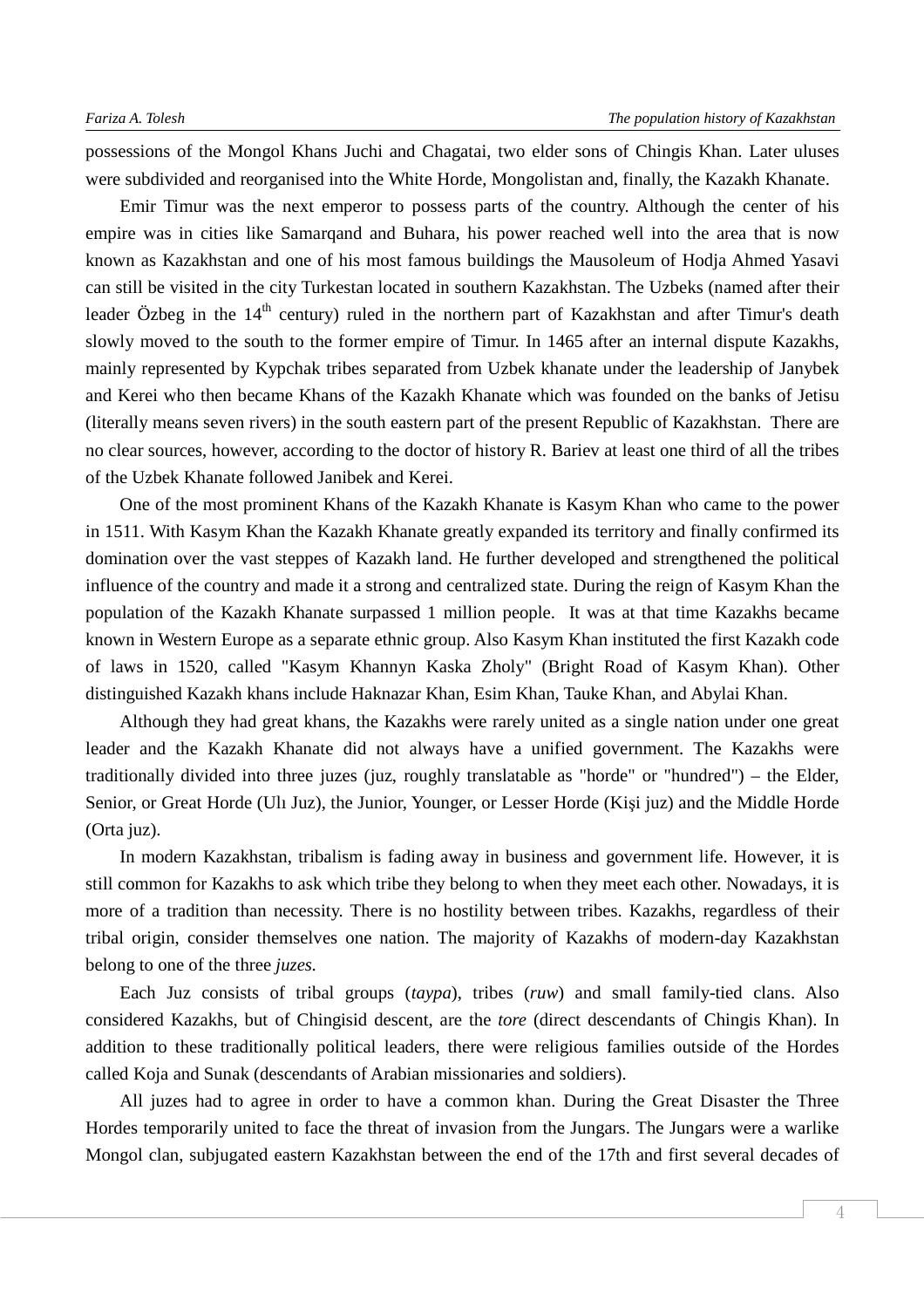the 18th century. Abylai Khan, a leader of the Orta Juz unified Kazakhs to resist Jungars in 1720 and was eventually elected khan of all Juzes in 1771, but by that time Kazakhs were well on the way to being totally incorporated into the Russian Empire.

Initially when the khans of Juzes swore loyalty to the Russian crown between 1731 and 1742, Kazakhs only sought protection of tsar from Jungars, however, Russia later chose to interpret these oaths as agreements to annexation. Despite repeated Kazakh uprisings, the khanates were ultimately abolished in 1848 when the Russian Empire completely took over political power. By some estimates one million of the four million Kazakhs died in revolts before 1870 (Mayhew et. al. 2010)

In the period that followed, Kazakhstan was suppressed by the Tsarist regime and large groups of Russian and Ukrainian peasant settlers who were brought to the country stimulated by the abolition of serfdom in Russia in 1861. A tragic peak of this suppression was in 1916 when Kazakhs protested against their mobilization as support labour in WWI. It is estimated that 150,000 people were killed and another 200,000 fled to China as a result of the Russian actions to stop the protest (Mayhew et. al. 2010).

#### **During the Soviet Period**

The communist revolution of 1917 did not bring freedom to the Kazakh people who fought mainly on the Bolshevik's side. After the victory in 1920 Bolsheviks purged from the Communist Party of Kazakhstan members of the Kazakh nationalist party Alash Orda and crashed all hopes for Kazakhs to establish independent government. During the Russian Civil War and Revolution thousands of Kazakh peasants died and several hundred thousand fled to other countries.

In the years after the revolution, the borders of the Central Asian Soviet Republics were defined mainly on language differences and until 1925 the name Kyrgyz Autonomous Province was used for Kazakhstan. During the following 1929-1933 years, in the effort of Moscow to spread the communistic idea throughout the country denomadisation process was started by forcing large groups of Kazakhs to stop their nomadic live and start collective agriculture and become settled farmers. It is estimated that during this campaign 1 million people died from starvation and those who opposed collectivization were sent to labour camps or killed, as a result Kazakhstan's population fell by more than two million.

Another component which greatly influenced population history of the country is migration. From the time when the country became part of the Soviet Union i.e. from the beginning of the  $20<sup>th</sup>$  century Kazakhstan had experienced massive waves of multinational forced migration from the other parts of the Union which led to vital changes in the structure and composition of the country's population.

 The first such flow of Russians moved to Kazakhstan in connection with industrial modernization reforms. This trend is reflected in the growth of the urban population in both absolute and relative terms, which rose for almost two and a half-folds in 1939 compared to 1926's level and increased from less than 9% in 1926 to almost 30% in 1939 in overall number of people.

From that time on proportion of urban population kept increasing, in 1970 exactly half of the population lived in urban areas, in ten years urban population accounted only 53% and since that time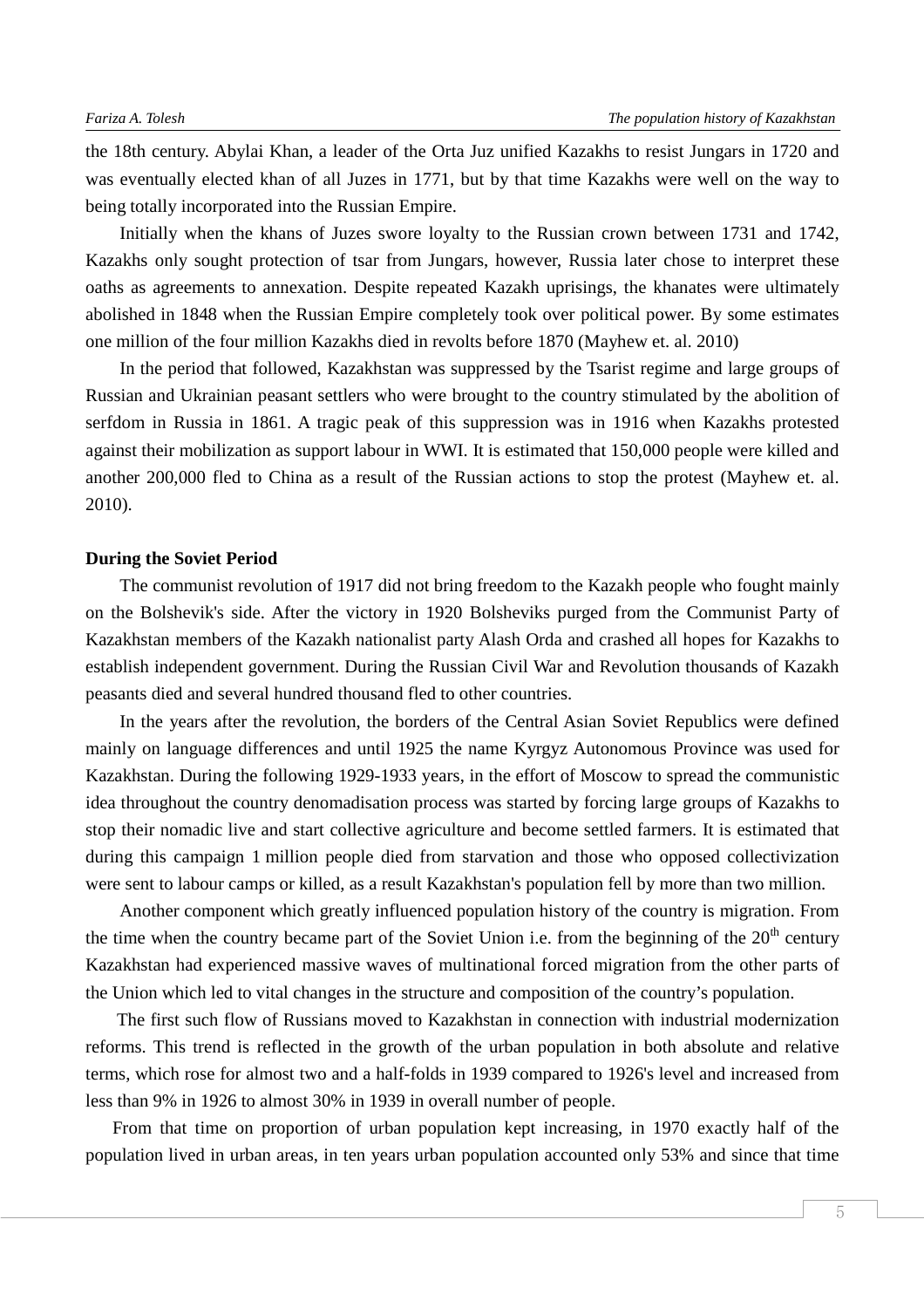the proportion of urban/rural population slightly varies but mostly remains at the same 50/50 percent level respectively.



*Figure 1 – Population of Kazakhstan, 1920-2010* 

*Source: censuses and yearbooks* 

However, not only Russians contributed to this increase. Thousands of Kazakhs moved to the towns to seek employment in the newly created industries. By 1939 16% of Kazakhs were urban dwellers, an eightfold increase since 1926. A whole new class of Kazakh industrial workers emerged in those years, reaching 246,900 by 1939. By the late 1930s 50% of all industrial workers in Kazakhstan were Kazakhs, though the numbers of highly skilled workers among them were still low (Kiikbaev, 1968).

But the general effect of the 1930s on the ethnic balance in the Republic was disastrous. The collectivization of the early 1930s and subsequent famine led to a significant fall in Kazakh numbers due to deaths and migration out of the USSR. In combination with the inflow of new migrants this created a situation in which the Slavic and Kazakh populations were virtually equal in numbers, and the general trend was now working against the Kazakhs. In the late 1930s the beginning of mass deportations of "unreliable" ethnic groups from the border areas deep into the center of Eurasia, by way of preparation for World War II, further contributed to this trend.

With the war raging deportations acquired bigger dimensions. The first really massive deportation was undertaken in August – September 1941, when the Autonomous Republic of the Volga Germans was abolished and its residents resettled in Kazakhstan and Siberia. Subsequently in the course of the war other minority groups were deported for alleged cooperation with the Nazis and for participation in brigandage on a large scale. Thus Kazakhstan became the main place of exile for Chechens, Ingush, Polish, Karachai and Balkar deportees.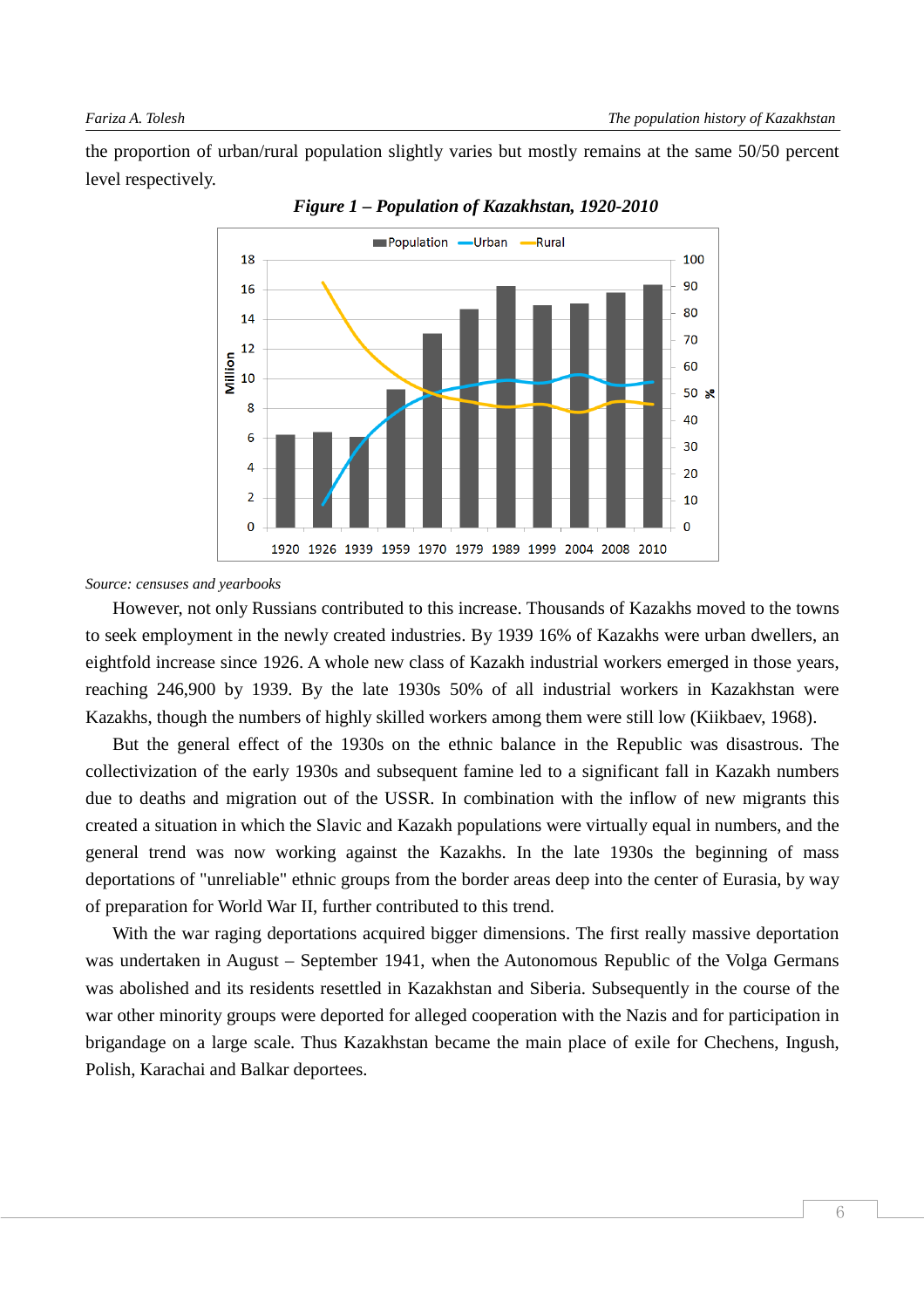Another dramatic event surrounding migration to Kazakhstan took place in the mid 1950s. In 1954 a new turmoil descended on the Republic, due to the Virgin Lands campaign initiated by Khrushchev. During the years of 1954–1962 about 1.7 million people came to Kazakhstan from the European part of the USSR.

Ethnic balance in Kazakhstan was adversely affected (see Figure 2), with Kazakhs becoming a minority in their own republic. By 1959 they amounted only 30% of the total population. It was not until 1989 that Kazakhs managed to reverse the ethnic balance in their favour (Gillette, 1993). Nevertheless the ultimate result of migration to Kazakhstan remains unchanged even now. The non– Kazakh population of the republic is still very substantial.





During the post-war decades Kazakhstan experienced a period of considerable natural growth which is also known in demographic history as "baby-boom" effect. Usually, after the baby-boom period occurs the period of decline till the time when these baby-boomers reach the reproductive age, which also happened in Kazakhstan. Since the mid 1960s a sharp decline of number of births took place till the beginning of 1970s then followed the period of more or less stable and moderate increase from 1970 until the dismantling of the USSR and then during the post-soviet period the rate of natural growth declined spectacularly, however with the recovery of economy natural growth has resumed its prior Independence level (see Figure 3).

Figure 3 visualises the process of demographic transition in Kazakhstan, but the patterns of fertility and mortality should be considered with some caution, especially with respect to the CDR, as the status of the victims of the Stalinist repressions in particular is not clear. The high death rate during 40's suggests that at least some deaths of a significant proportion of the population consisted of "special exiles" and those serving a gulag sentence, were included in the mortality statistics. On the other hand, it is also possible that the CDR simply reflects the poorer state of the health care, the food

*Source: demoscope.ru, Kazakhstan Statistical Agency*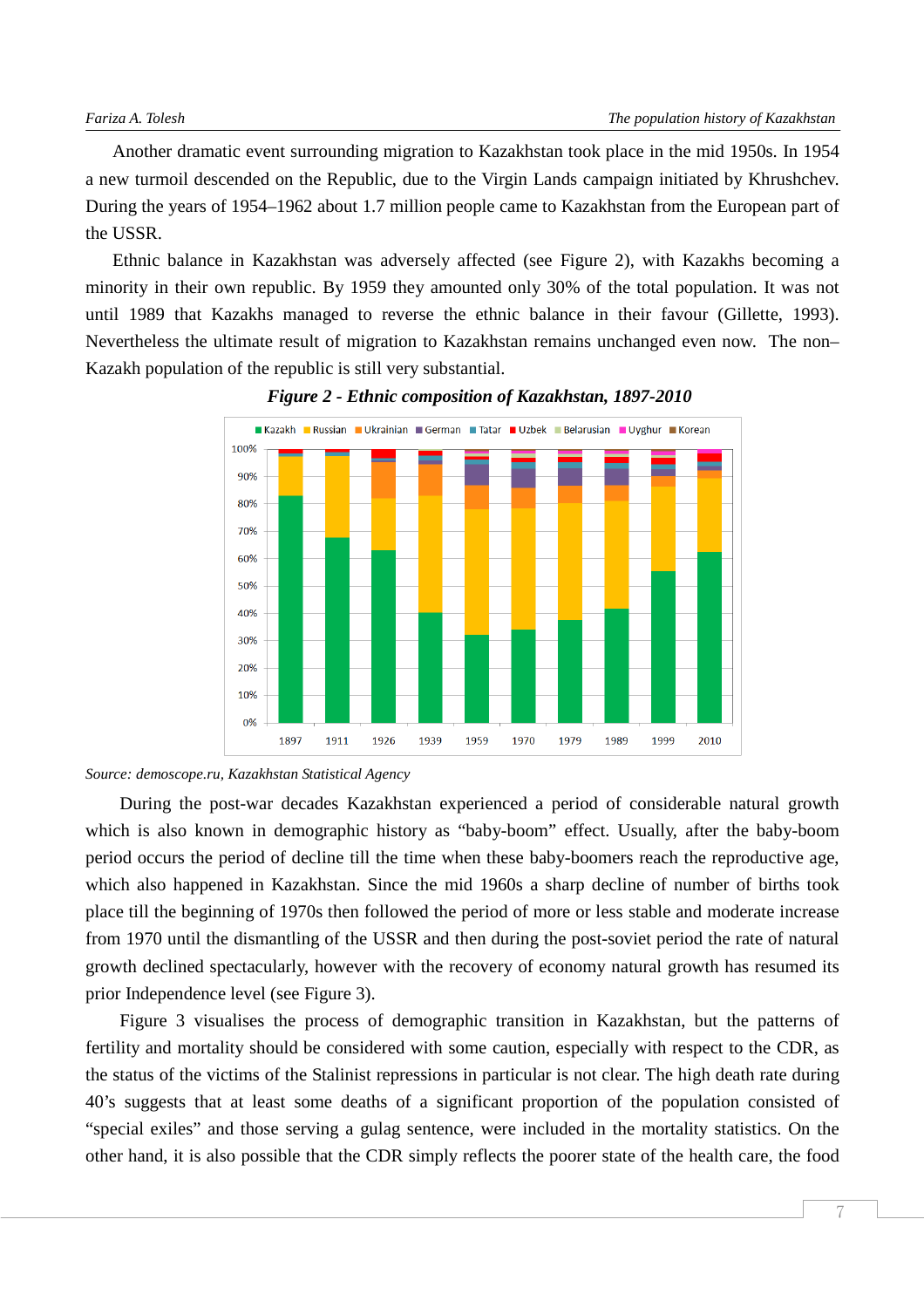shortages, and generally pauper conditions of the country at that time (Gentile, 2005). In the period between 1940 and 1960 the CDR curve decreases in the country and then gradually increases thereafter, especially during the first decade of Independence.





*Sources: Aliev and Kadyraliev (1980), Goskomstat Kazakhskoy SSR and the Demographic Yearbook (2008)* 

More complete demographic picture of Kazakhstan gives the development of the total fertility rate (Figure 4). There are no easily accessible and reliable figures for the period prior to 1960s. In 1960, at the peak of the post-war population boom Kazakhstan had very high TFR level of well over four children per woman at child-bearing ages. However, after the short period of apex followed a gradual but significant drop of fertility till the late 1970s. The primary cause of the sustained fertility decline in the county could be attributed to declining family size preferences among ethnic Kazakh population.



*Figure 4 – Total Fertility Rate, Kazakhstan 1960-2009* 

*Sources: Becker et al (2005), Goskomstat Kazakhskoy SSR, yearbook 2010*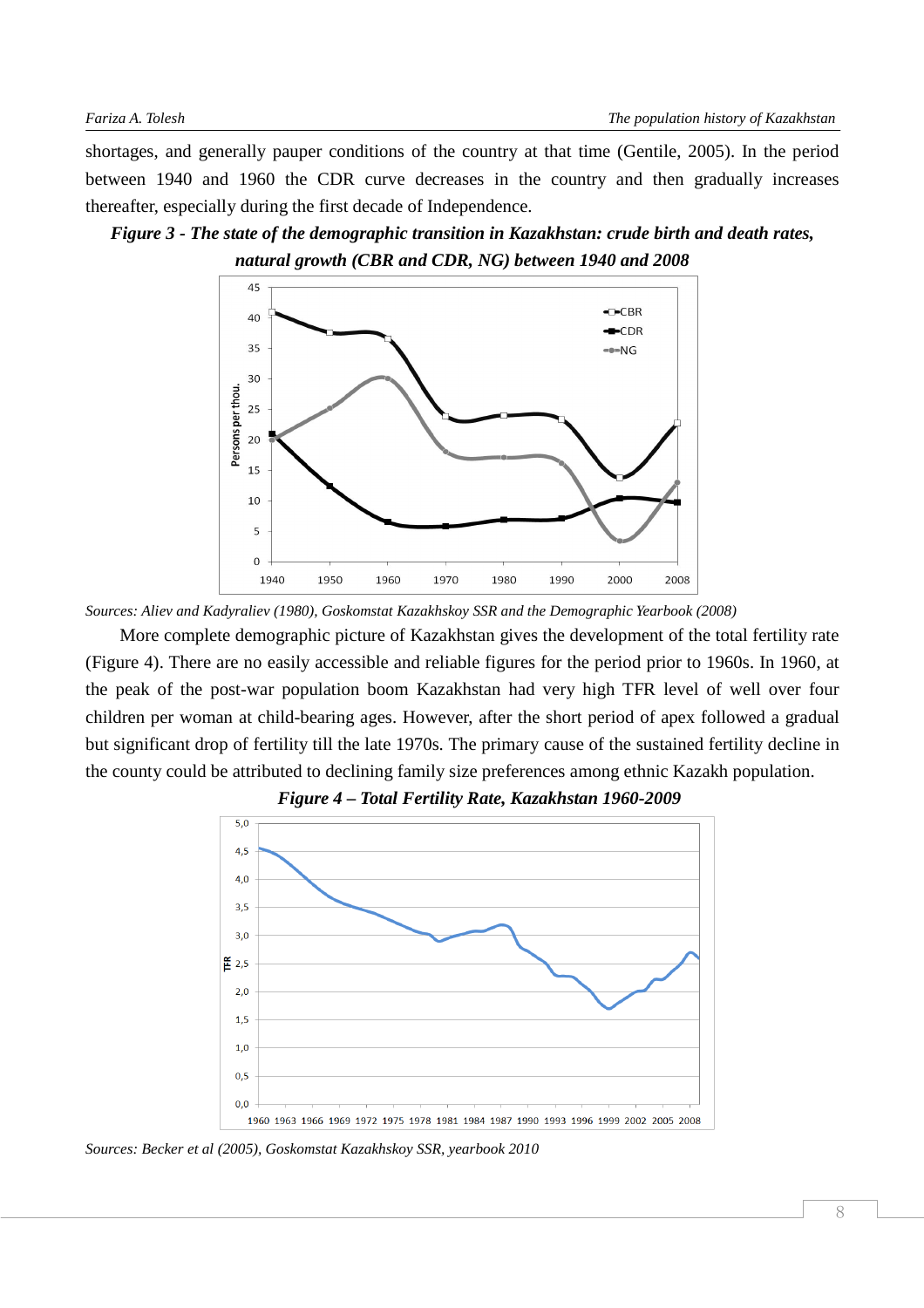But in the mid 1980s TFR again reached 3 children per women, which could probably be explained as an effect of Gorbachev's anti-alcohol campaign at that time or as a result of the so-called second-wave-Baby-boom effect.

The most prominent feature of the Soviet period in population history of Kazakhstan is that during the era the net gain of the county in number of population accounted for more than 10 million people, from around 6 million in 1920 to 17 million in 1989 (see Figure 1).

### **Since Independence**

In 2010 Kazakhstan was home to over 16.5 million people. This makes it one of the scarcely populated countries among the CIS states as well as in the world. The present size and characteristics of the country's population reflect many of the changes that have occurred in the population over the past century.

The dissolution of the Soviet Union led to a dramatic decline in the economic output and living standards throughout the post-Soviet world, including Kazakhstan. The deep economic crisis of the early post-Soviet years was accompanied by a no less dramatic drop in fertility and life expectancy at birth, increase of mortality and divorce rates. TFR during 1990s fell well below replacement level, while decline of life expectancy was more than five years. The first decade of Independence was marked by profound changes in the society related to values, attitudes, behavioral standards and the system itself, which hit many people especially men very hard. In some ways this generation of people who went through the transition period is unique, because not many people witness such abrupt almost in one day turnover of system of values.

#### **Migration**

The Independence for the country meant, first of all, breaking down and losing all ties with former Soviet economic partners and secondly, transition from centrally-planned to a market economy. The consequences of such drastic changes and fluctuations for Kazakhstan were experienced as a massive out–migration of non-Kazakh ethnicities represented mostly by well-educated and high-skilled population, especially from the North, East and Central regions. The loss of population amounted – 57686 in 1991 and in 1993 this number was already fourfold and reached –219025 but the peak of net emigration fell to 1994 when the country left more than 400 thousand people (Figure 5).

Overall number of emigrants during the transition decade got close to 3 million and in order to "cure" the existing situation the repatriation programmes have been suggested and launched. Repatriates or oralmans are ethnic Kazakh people - descendents of refugees who fled the country during collectivization, dispossession of the kulaks and political repressions in 1920's and 1930's and then returned to Kazakhstan after gaining Independence.

Apart from fled refugees, as oralmans can be called people, for example, Kazakhs in Uzbekistan, who simply found themselves outside the Kazakh SSR as a result of Moscow's occasional shifting of Central Asian borders during the Soviet era. Most oralmans came from across Asia – mainly from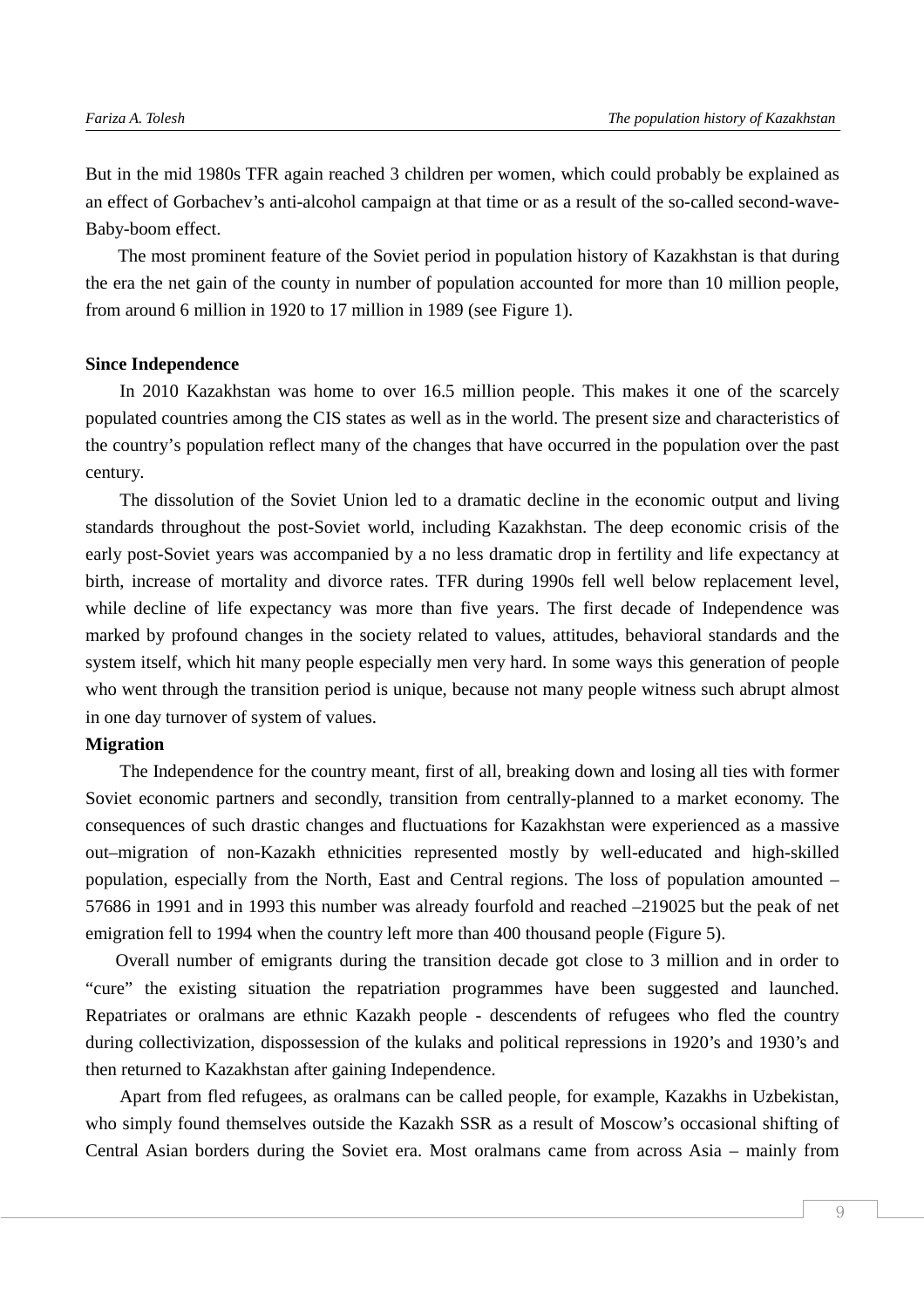former Soviet republics, but also from countries such as Afghanistan, China and Mongolia. Each year Astana sets a quota for the number of Kazakhs eligible to return (in 2011 quota will be granted for 20 thousand families).



*Figure 5 - Natural increase and net migration as components of population change, 1990 to 2010* 

*Source:* www.stat.kz

Those who immigrate under the quota are promised to be provided with housing, a grant of roughly \$120 per family, and assistance in acquiring a residence permit and Kazakh passport and other help. However, in reality the case is somewhat different, usually oralmans have great problems of getting residence permit and identification cards, with housing and finding employment and etc. The main reasons of such state of matters are legislation related to repatriation and migration, attitude of local people, quality of oralmans themselves i.e. majority of them have no education, no qualification, and also they have language problems, social and climatic behavioural habit differences and so on. As a result, many oralmans have adaptation difficulties to places of their assignment, allocation and prefer to move to regions with close to their accustomed conditions. Since almost 80% of repatriates came from Uzbekistan then major part of them usually concentrate in southern regions of Kazakhstan with already high population density such as South-Kazakhstan, Kyzylorda, Almaty oblasts (see Map 2), some also go to the west regions predominantly Mangystau.

Immigration of ethnic Kazakhs influenced not only absolute numbers of Southern oblasts' populations but also changed the age and sex structure of the latter's. Historically, the South Kazakhstan has been populated mainly by native population and Asian ethnicities with typically high fertility levels, earlier nuptiality and higher share of male population most prone to migration and oralmans only further deepened this regional specificity in spite of eliminating it as was hoped by the government.

As a result, during the second decade of Independence the oil and gas mining oblasts as well as agricultural regions of the South experienced growth of population while industrial Centre, East and agro-industrial north still keep losing their population.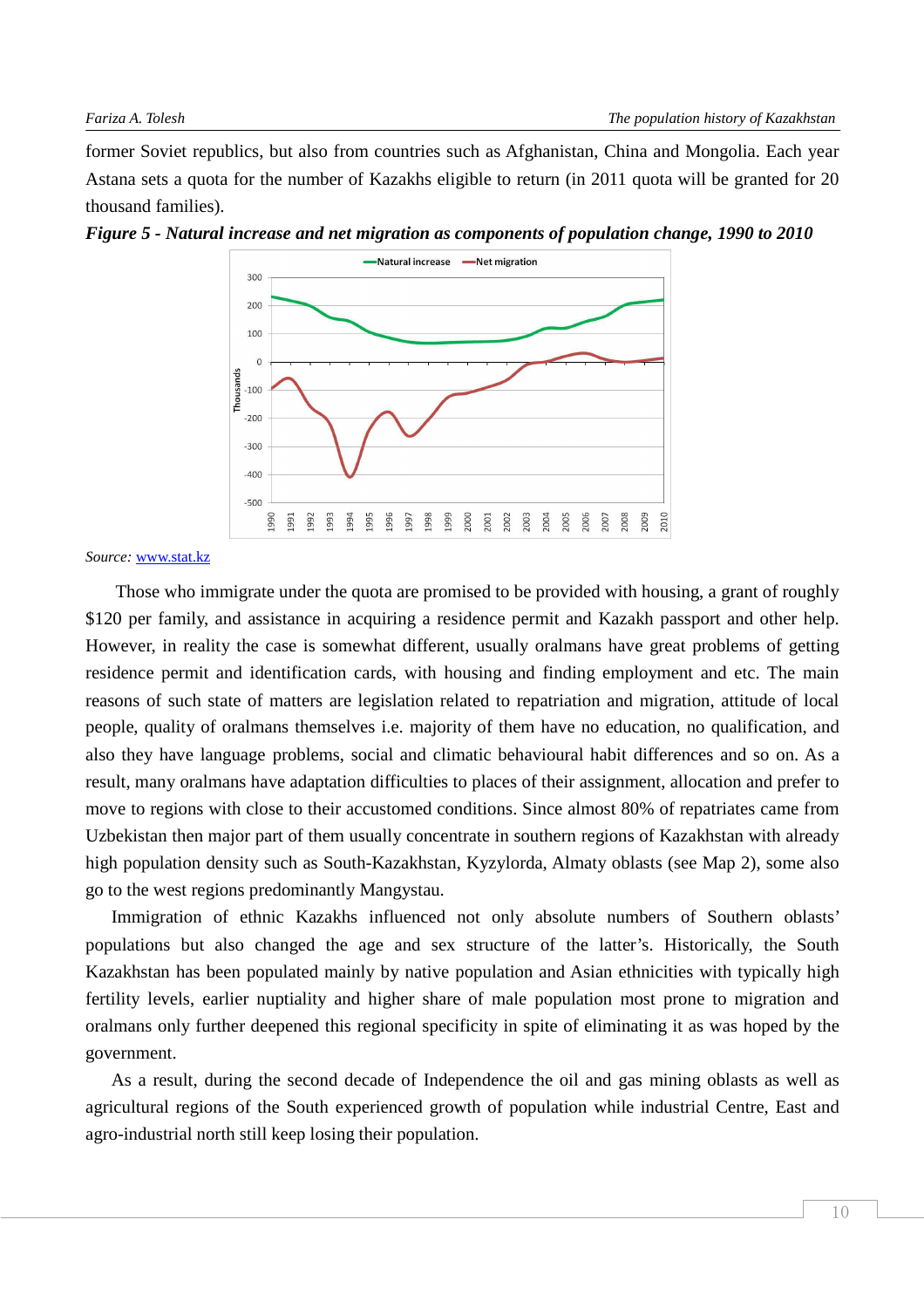

*Map 2 – Population density in Kazakhstan, 2010*

*Source:* www.state.gov

Although, the number of arrivals used to far exceed the quota during the first decade of repatriation programme, last several years number of people interested in getting quotas falling short with each year. In 20 years of Independence the total gained number of oralmans account for less than a million of low-skilled, not well-educated people with many children compared to lost 3 million European working-age populations.

# **Distribution**

The economic boom in mid 2000's coincided with immigration boom with 23-33 thousand legally registered arrivals in 2005-2006 respectively. Nowadays number of immigrants fluctuates around 10 thousand people per year, a peak of immigration already gone there remains little hope of another immigration boom in the near future. However, inflow from close-bordering countries (Uzbekistan, Kyrgyzstan, and Turkmenistan) would probably always exist, but often in illegal, uncontrolled form and with only faint effect on overall situation in the country.

During the second decade of Independence, the economic and political situation in the country gradually stabilized and growth resumed. Kazakhstan, richly endowed with oil, natural gas, and other mineral resources, has experienced vigorous economic growth and a commensurate rise in incomes and since the 2000s the country is enjoying fertility enhancement which is most probably related to the population momentum phenomenon and could be temporal in character though. Although the economic recovery was experienced by all regions, the difference in its strength is also present and underlines regional disparity.

Due to vastness of its territory the population in Kazakhstan is distributed rather unevenly with the highest density recorded in agricultural regions of the South and far North. The industrial regions of central, eastern and northern Kazakhstan are less populated, but the least number of people per square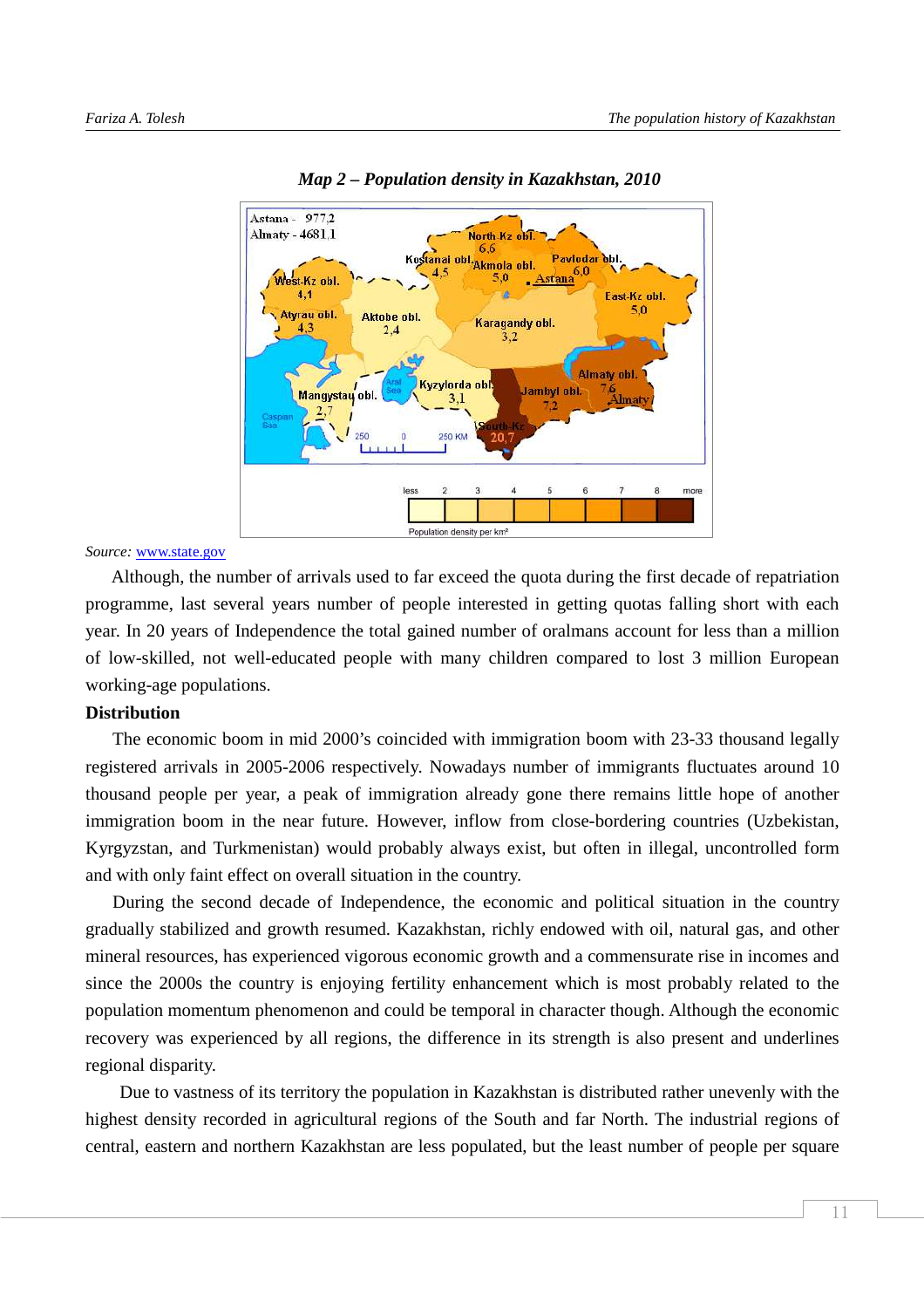kilometer is in western regions.

The country's large share of population is still represented by the rural residents and the standards of living between urban and rural settlements were quite sizable before Independence and the difference is not diminishing with the laps of time. Many attempts are being made and programmes have been launched since Independence (Aul development programme 2003-2005) to improve position of auls and although, the overall situation have taken a turn for the better, but a huge success in the field is still far from the country's reach. As a result there is an intensive migration from rural areas to urban places. Moreover, the process of urbanization in the country has a diverse from normal character i.e. it is chaotic and uncontrolled and fueled mainly by unemployment, poor socio-economic situations, but not by the modernization, new job opportunities etc.

### **Age-sex structure**

There are slightly more females than males living in Kazakhstan. In 2009 there were 8.4 million females and 7.8 million males, or 930 males for every 1000 females. According to the population pyramid of the country (Figure 6) we can see that this pattern varies significantly by age. Normally more boys are born than girls, for example in 2009 there were 106 boys born for each 100 girls in Kazakhstan. As a result, boys outnumber girls throughout childhood and the teenage years. The number of males relative to females starts to decrease from around age 21 onwards due to differences in mortality rates and migration patterns. At all ages above 25, women outnumbered men in 2009. At older ages, sex differentials in mortality lead to an increasingly female population.





# *Source: Census 2009*

During the second decade of Independence the economic situation in the country started to improve positively affecting fertility i.e. people began to feel financially safer with development of economy and many couples decided to have postponed in 1990s children which explains widening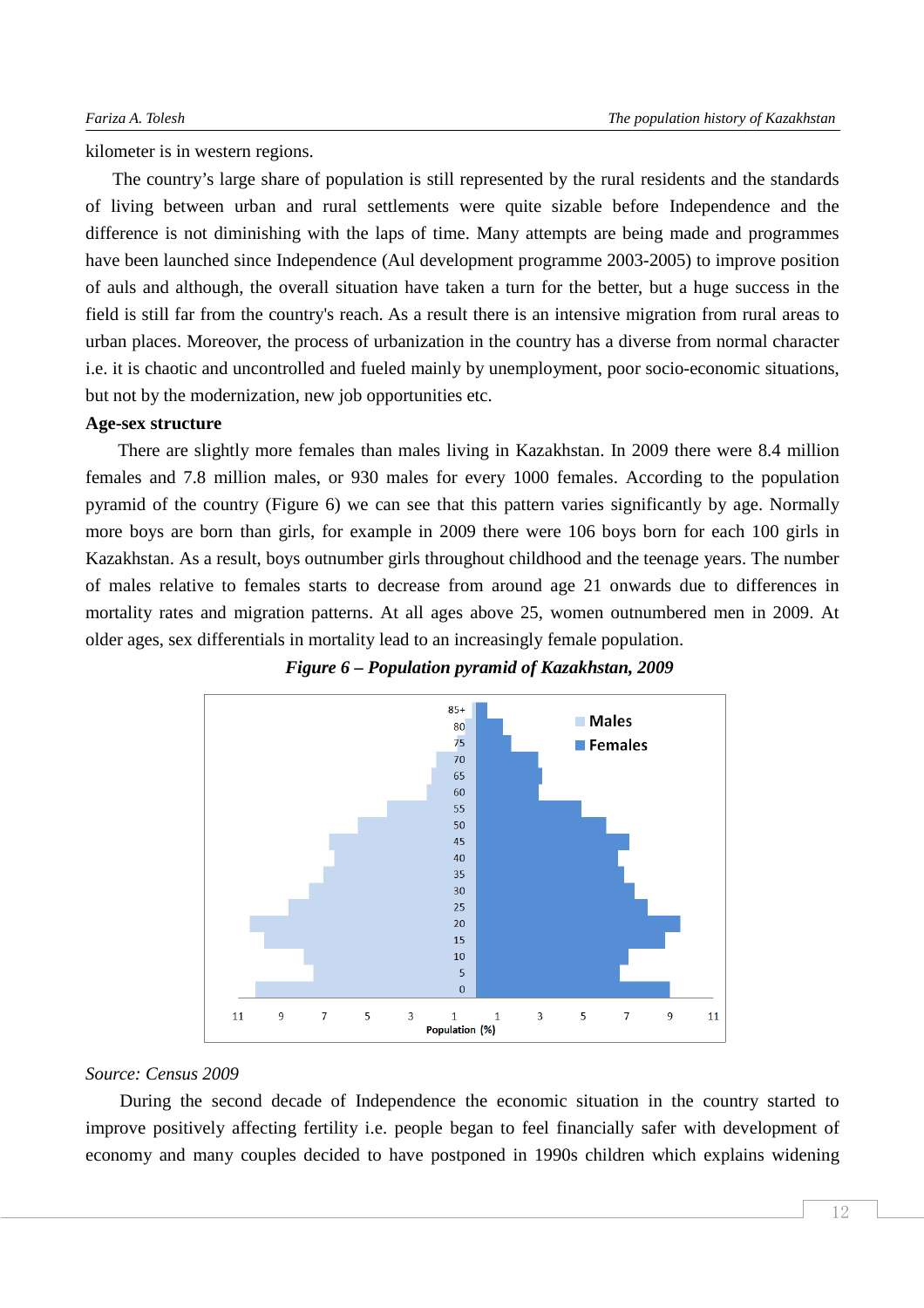bottom of the pyramid. However, it is very much uncertain how long will last this "positive" fertility trend in the country, since there is a clear upward trend in median age of population which rose during the last 40 years for four years from 27,7 in 1979 to 31,7 in 2009 and that could be understood as a first sign of ageing population. The increase was more for men than for women, but women have higher median age and the difference between median ages of female urban and rural dwellers is also higher compared to male population.

The indent in Kazakhstan's pyramid at around age 60 represents those born during the first half of the Second World War when fewer births took place than usual. In contrast, the spike in the pyramid at ages 45 to 55 reflects the large number of births occurring in the late 1950s, often referred to as the first baby boom. Smaller number between ages 30-40 relates to decreased fertility of 1970s. The large bulge in population for those in their early 20s and at around 25 is a result of the high number of births that occurred during the 1950s and 1960s. Similarly, the smaller bulge around ages 5 to 10 represents the children of the small number of women born in the 1970s.

Although some of these features are specific to Kazakhstan, the pyramid does follow the general pattern for a developing country with narrowing bottom and stable increasing number of people aged over 65.

At the sub-national level, the age distribution shows significant variations. Figure 7 shows this phenomenon for some selected regions. In 2009, for example, southern oblasts and especially South-Kazakhstan oblast had relatively large proportions in the younger age groups. On the other hand, the proportion in the reproductive age groups in these regions started to narrow exceptionally rapidly at ages above 20. It is not surprising since these southern oblasts are well known as main donor provinces for the internal migration within Kazakhstan, particularly for the male population. Meanwhile, an early stage of aging has appeared in the oblasts of northern, central and eastern Kazakhstan, where the size of older population is larger than in the other oblasts. The larger proportion of population aged 15 to 25 in this province may be explained by migration.

In the municipal cities Astana and Almaty the age and sex distribution of population reminds the classical migration age schedule with high proportion of working people between ages 25-35 and their children at very young ages and low proportion of elderly and school age children. Indeed, these two cities are country's major migrant recipients apart from oil and gas mining regions. Although, southern regions and the two cities seem to have relatively young population structure, however with northern regions' population constituting almost 40% of the country's total number of people and with constantly rising share of advanced aged population may have impact on overall situation in the country and Kazakhstan is already well on the way of facing population ageing problems.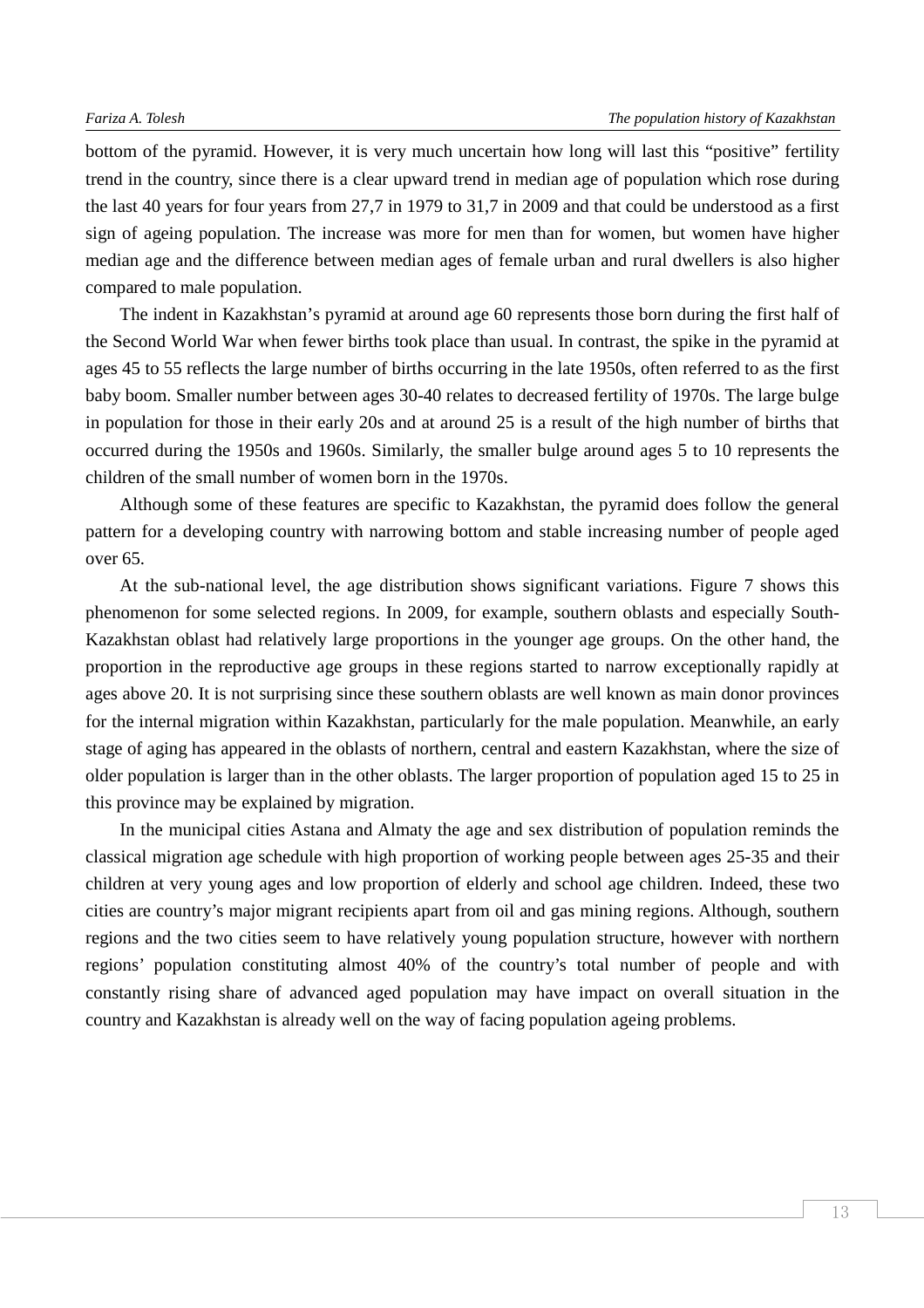

*Figure 7 – Kazakhstan's regional population distribution by age and sex, 2009* 







*Aktobe oblast (West Kazakhstan) Karaganda oblast (Central Kazakhstan)* 



 *South-Kazakhstan oblast North-Kazakhstan oblast* 



 *East-Kazakhstan oblast* 

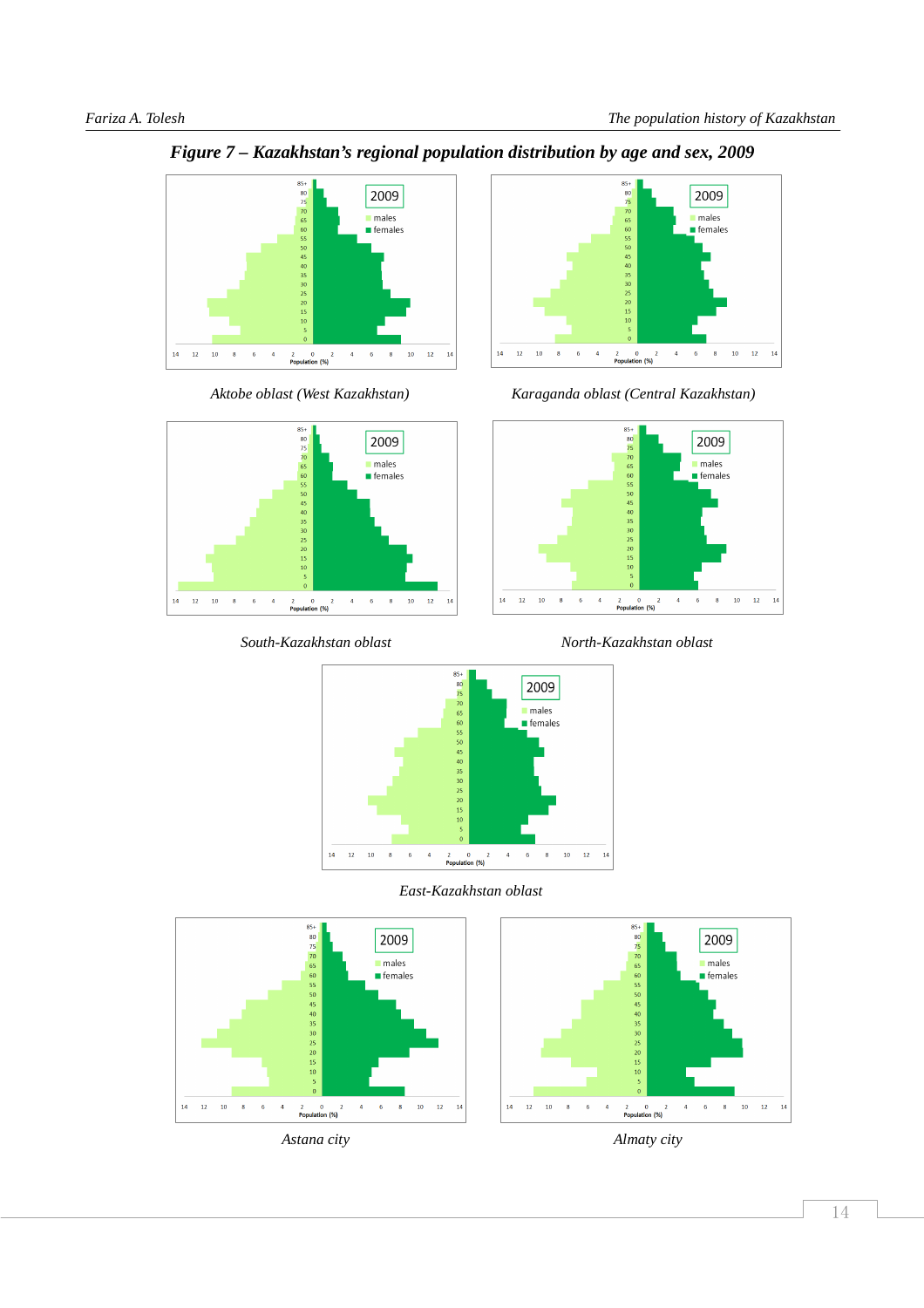#### **Ethnic composition**

Such diverse age and sex structure of regional population is also might be related to ethnic composition of the population. Since gaining Independence in 1991 the ethnic portrait of the country gradually changed for the benefit of natives i.e. the share of Kazakhs in total population reached 63% in 2010 which owes on the one hand to the massive emigration of non-Kazakhs during 1990's and on the other - to the repatriation programmes mentioned above. Besides, the Asian population residing mainly in western oblasts and in the agrarian south tends to have higher birth rates compared to non-Kazakh population of western, central, eastern and northern regions. There have been taken some measures since the collapse of the Soviet Union (such as relocation of the capital city) to somehow regulate irregular distribution of ethnicities throughout the country, however southern oblasts are still mainly represented by Asian ethnicities such as Kazakhs, Uzbeks, Uigurs etc. while in northern ones their share is often less than half (see Figure 8).





#### *Source: Census 2009*

#### **Conclusion**

This brief review of the population history of Kazakhstan has highlighted main events that took place during the last several centuries. The most prominent of them is growth of population number from 4 million in the beginning of the  $20<sup>th</sup>$  century to current more than 16 million. A remarkable part in such population increase was played by migration before and during the Soviet period. As a result Kazakhstan became home for many nationalities with different demographic behaviour and patterns, which will certainly determine future trends and tendencies.

These kinds of researches are necessary in order to produce a better understanding of the different periods in Kazakhstan's demographic history and promote better policy formulation and decisionmaking in the present and the future.